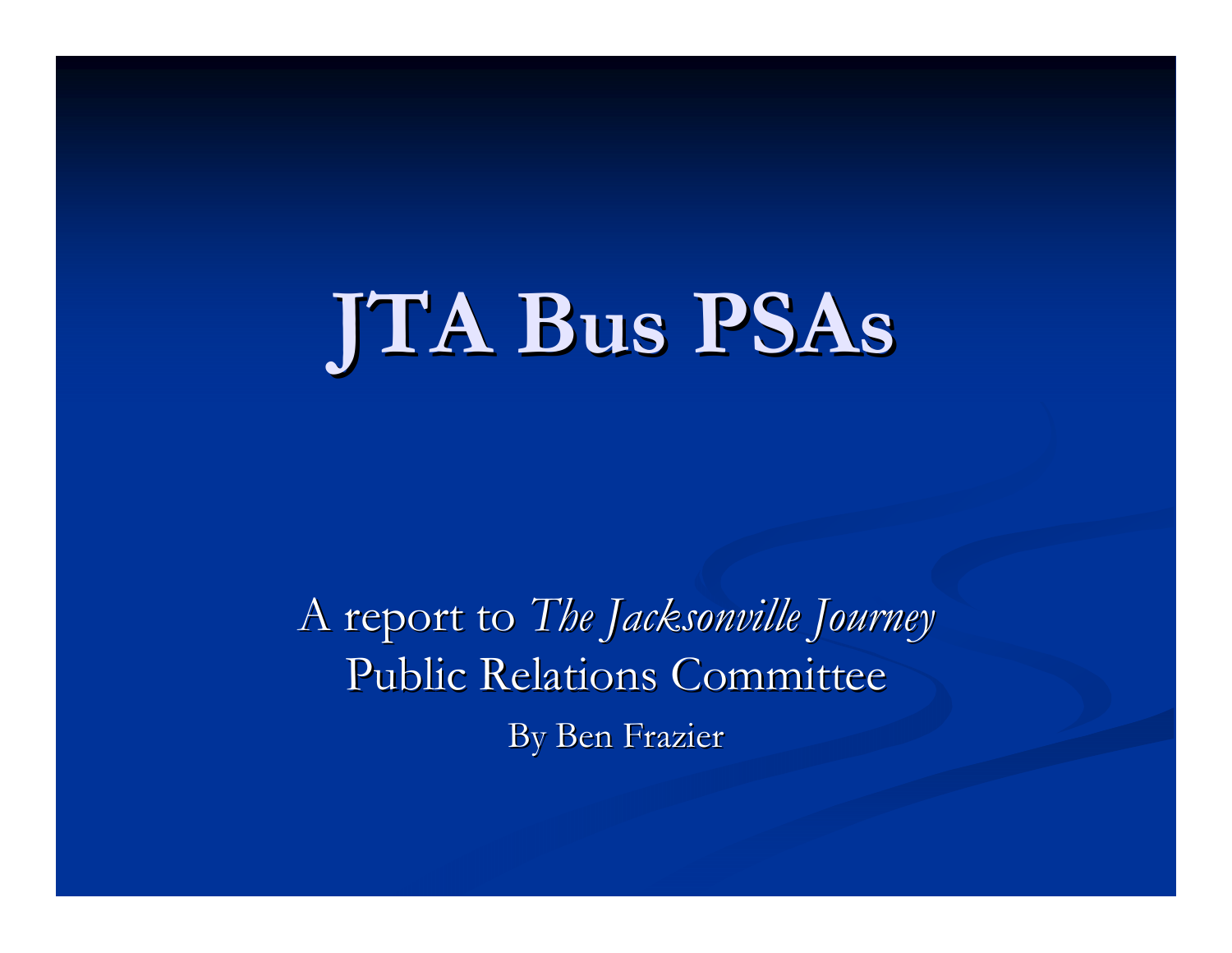

Promote a general message of encouragement and awareness of *The Jacksonville Journey The Jacksonville Journey*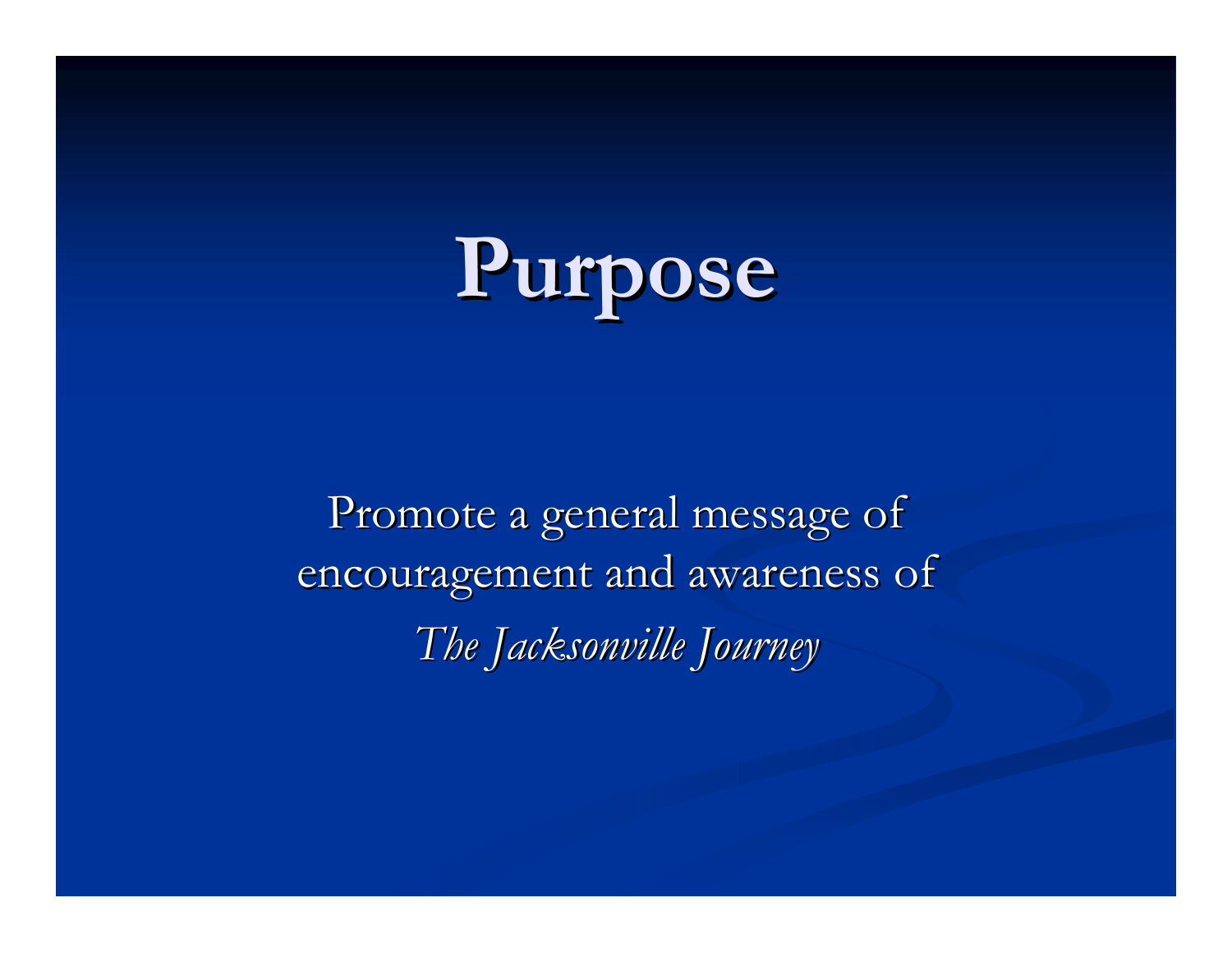## **Audience Audience**

 $\blacksquare$  Thousands of citizens who ride the 174 JTA buses daily – a demographic not generally reached by traditional marketing efforts. JTA averages 11 million passenger trips per year. JTA averages 11 million passenger trips per year.  $\blacksquare$  From now through April our message will be heard during 2 million passenger trips.  $\blacksquare$  JTA does not track number of passengers, just passenger trips.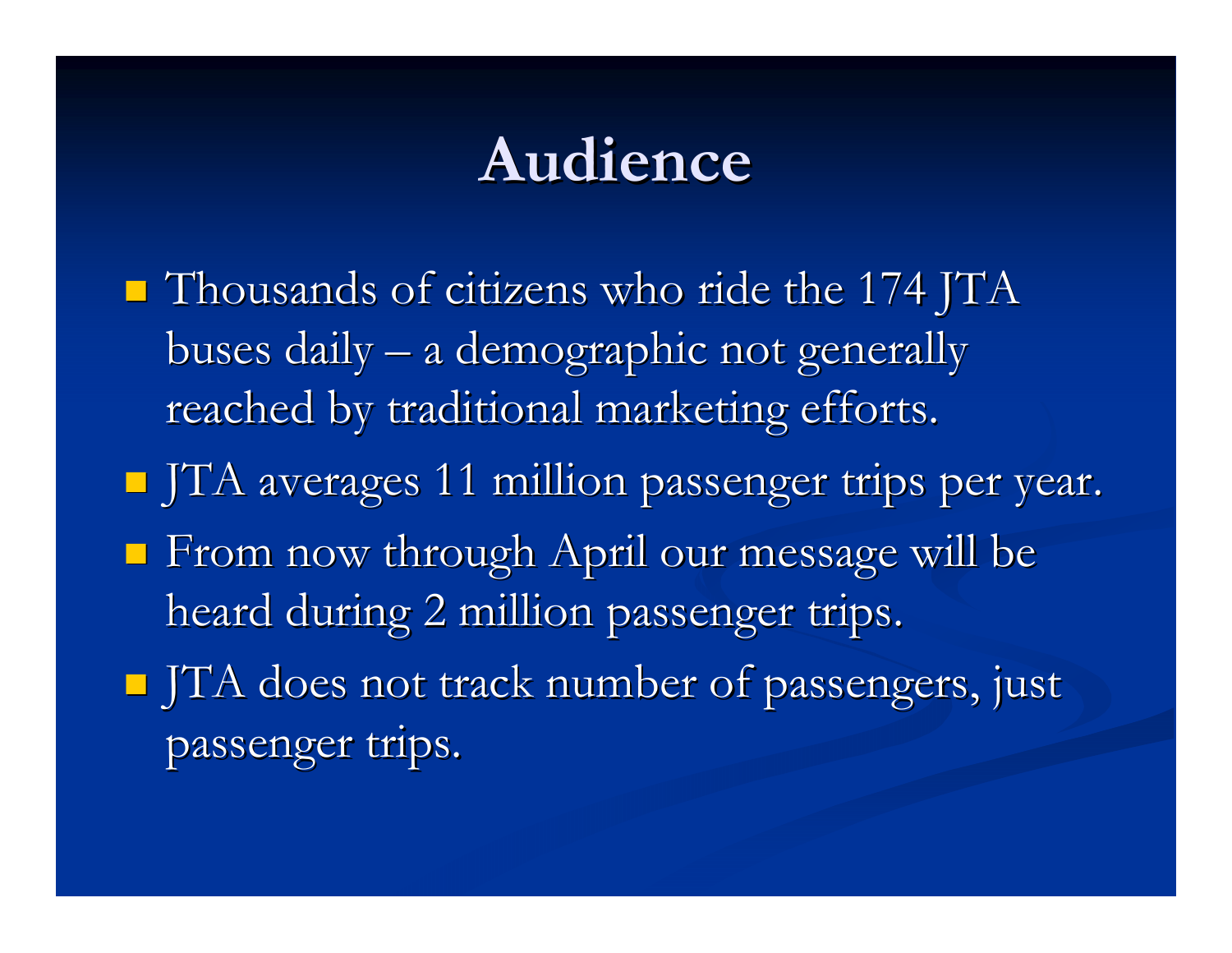

Four 10-second loops recorded by Ben Frazier that play automatically.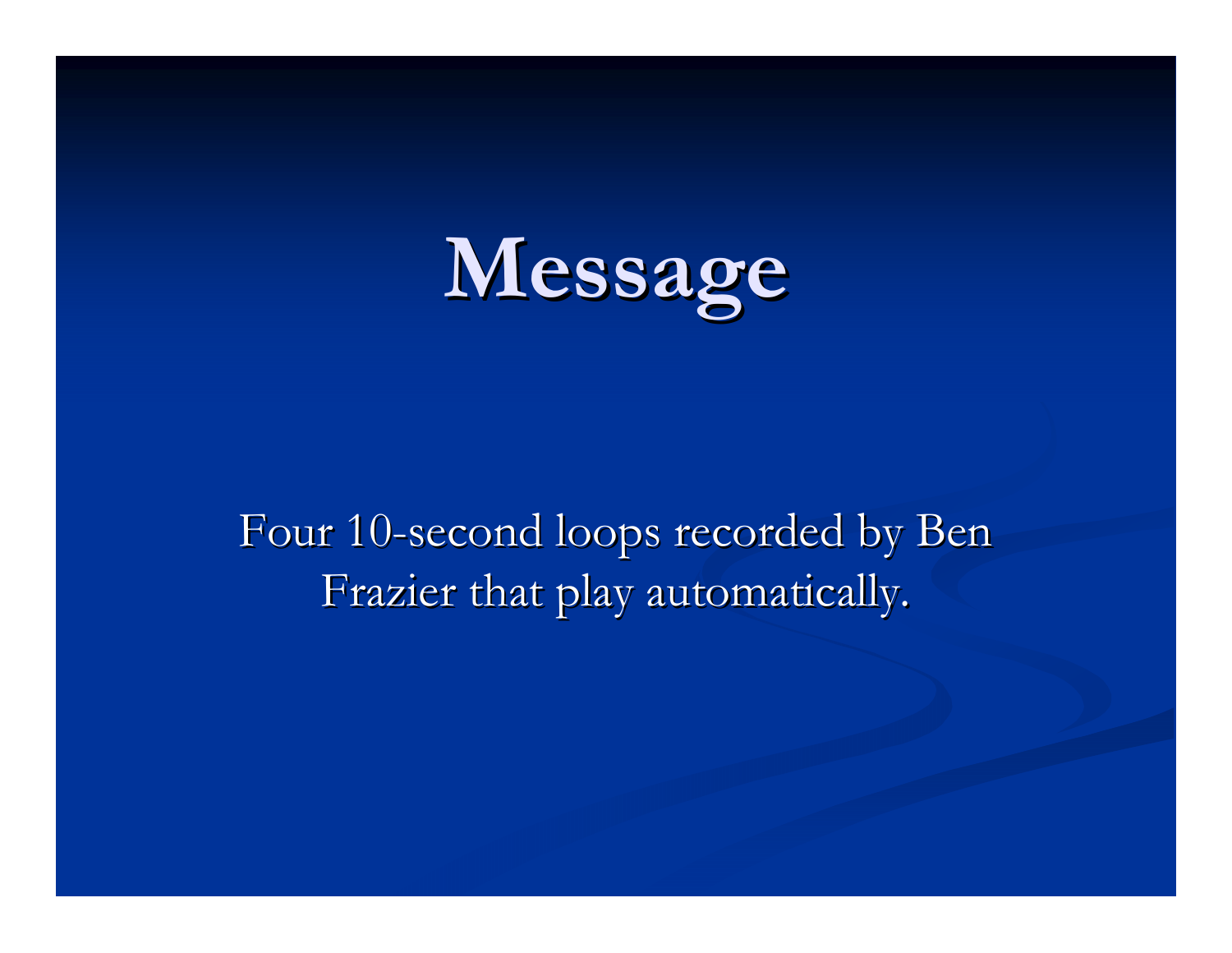## **Message Text Message Text**

 $\blacksquare$  Working together we can stop the violence ...We are the answer and now is the time. *The Jacksonville Journey Jacksonville Journey* … working to working to make Jacksonville safer for all of us.

 $\blacksquare$  Life is precious  $\ldots$  And peace begins with you. Let's stop the violence! The *Jacksonville Journey*  $\ldots$  working to make Jacksonville safer for all of us.

 $\blacksquare$  Jacksonville  $\ldots$  A lot of good people live here … and we thank you for being one of them! *The Jacksonville Journey ...* working to make Jacksonville  $\sqrt{\frac{1}{100}}$  safer for all of us.

 $\blacksquare$  $\blacksquare$  Respect ... Earn it. Learn it ... Treat others like you want to be treated yourself. The Jacksonville *Journey* ... working to make Jacksonville safer for all of us.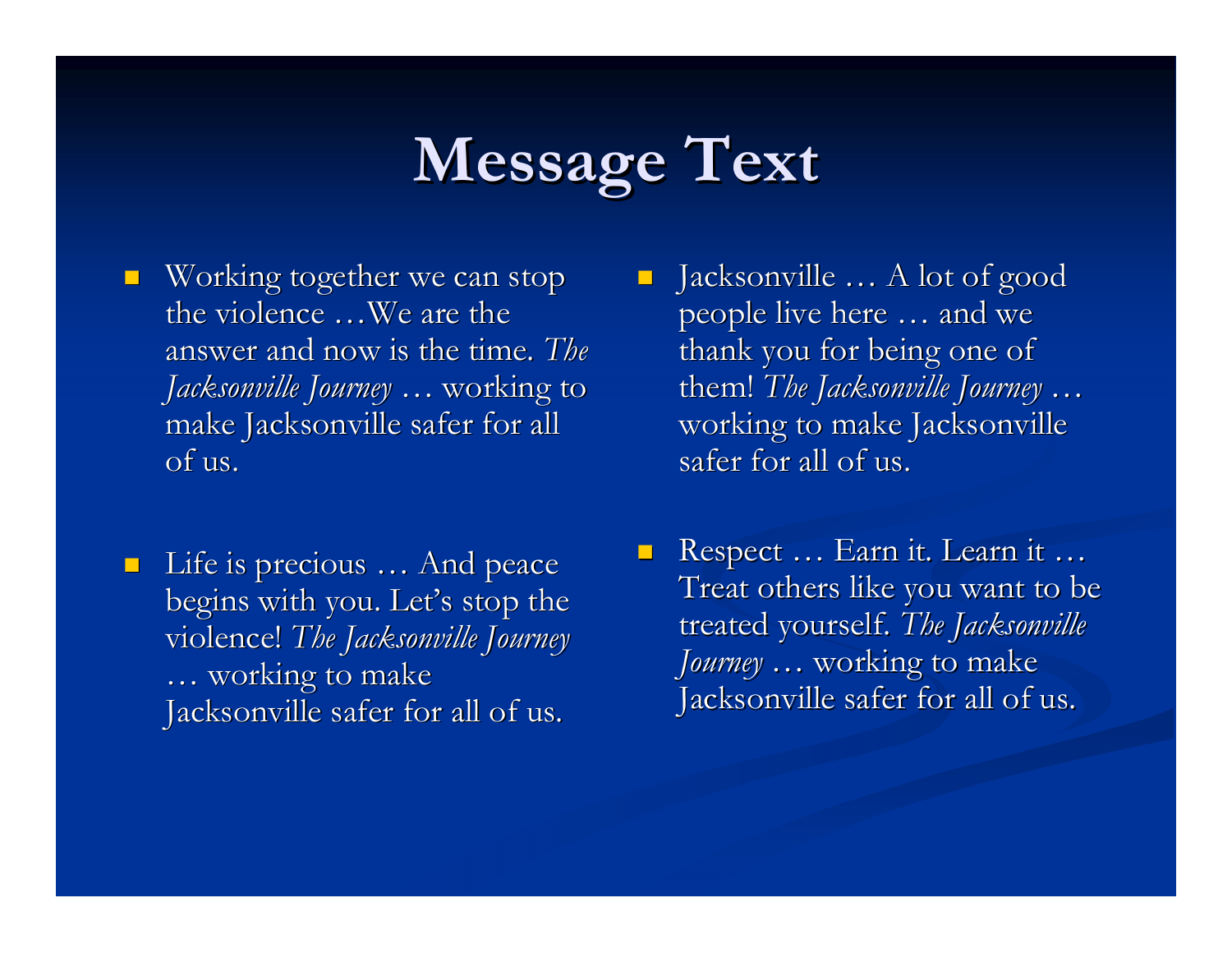## **Cost of Campaign Cost of Campaign**

Advertising space is donated by the Jacksonville Transportation Authority for as many weeks as we need it.